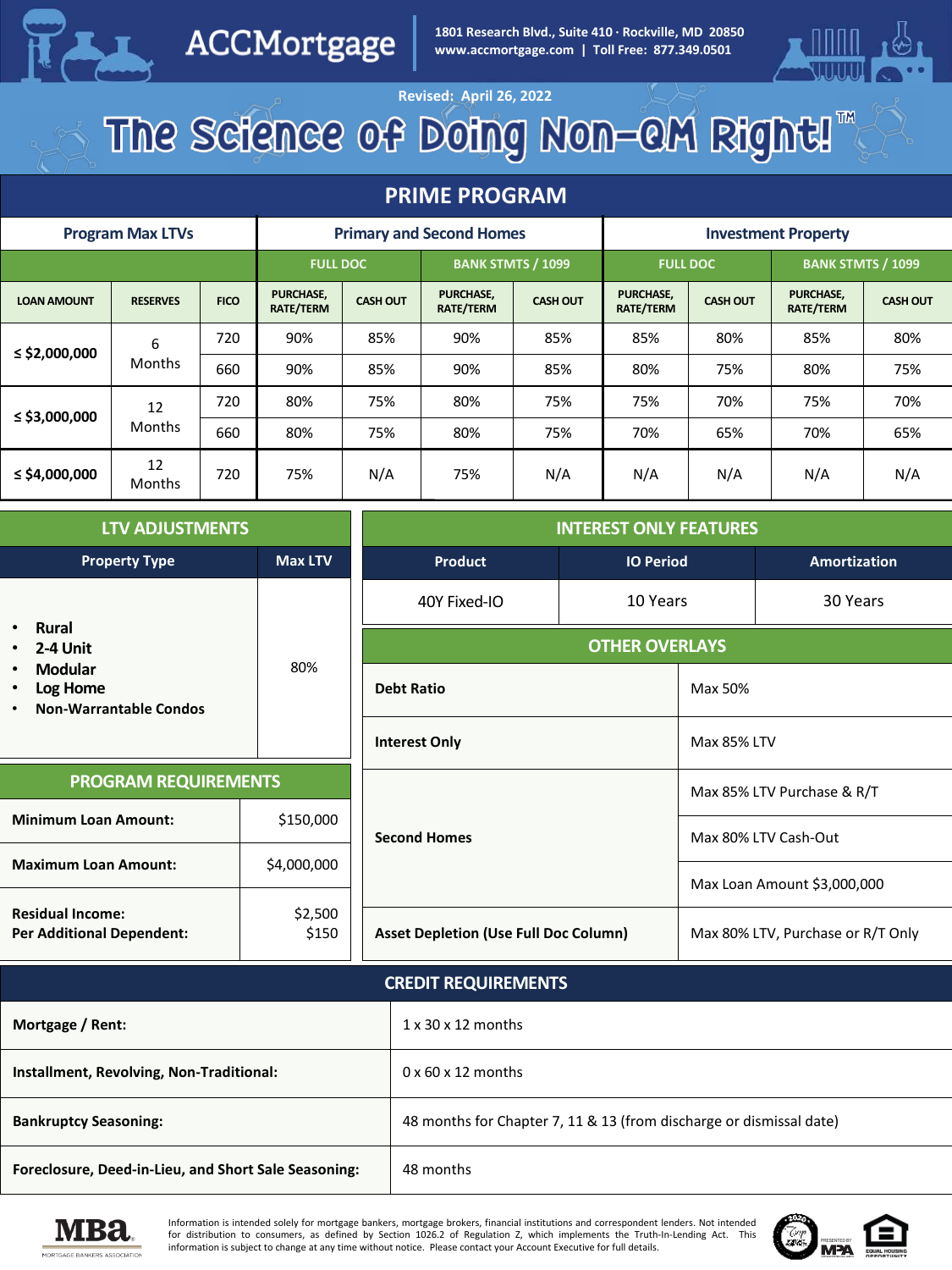#### **ACCMortgage**

| <b>CREDIT REQUIREMENTS (cont.)</b>   |                                                                                                                                                                                                                                                                                                                                                                                                                                                                                                                                                                                                                                                                                                                                                                                                                                                                                                                                                                                                                                                                                                                                                                                                                                                                                                                                                                                                          |  |  |
|--------------------------------------|----------------------------------------------------------------------------------------------------------------------------------------------------------------------------------------------------------------------------------------------------------------------------------------------------------------------------------------------------------------------------------------------------------------------------------------------------------------------------------------------------------------------------------------------------------------------------------------------------------------------------------------------------------------------------------------------------------------------------------------------------------------------------------------------------------------------------------------------------------------------------------------------------------------------------------------------------------------------------------------------------------------------------------------------------------------------------------------------------------------------------------------------------------------------------------------------------------------------------------------------------------------------------------------------------------------------------------------------------------------------------------------------------------|--|--|
| Credit:                              | Tradeline requirement based on primary wage earner<br>$\checkmark$ 3 tradelines reporting for 12+ months all with activity in the last 12 months; OR<br>$\checkmark$ 2 tradelines reporting for 24+ months all with activity in the last 12 months.<br>An acceptable 12 or 24 month housing history, not reporting on credit, may also be used<br>as a tradeline.<br>Max 0 x 60 x 12 months reporting on acceptable tradelines.<br><b>Qualifying Credit Score:</b><br>$\checkmark$ Middle score of primary wage earner<br>$\checkmark$ Each additional borrower on the loan must have at least one valid score of 620+                                                                                                                                                                                                                                                                                                                                                                                                                                                                                                                                                                                                                                                                                                                                                                                   |  |  |
| <b>Housing History:</b>              | Borrowers who do not have a complete 12-month housing history are subject to the following:<br>Primary residence and second homes only<br>$\bullet$<br>Minimum 3 additional months reserves required<br>$\bullet$<br>10% minimum borrower contribution<br>$\bullet$<br>Payment Shock is not considered<br>$\bullet$<br>VOR/VOM must be obtained for all months available reflecting paid as agreed<br>Properties owned free and clear are considered 0x30 for grading purposes.                                                                                                                                                                                                                                                                                                                                                                                                                                                                                                                                                                                                                                                                                                                                                                                                                                                                                                                          |  |  |
| <b>Multiple Financed Properties:</b> | There is no limit on the number of other properties borrowers may currently have financed.<br>Second Home or Investment Property transactions require 2 months of additional reserves for<br>$\bullet$<br>each financed property.<br>ACC Mortgage exposure may not exceed \$5M aggregate with a maximum of five loans for each<br>individual borrower.                                                                                                                                                                                                                                                                                                                                                                                                                                                                                                                                                                                                                                                                                                                                                                                                                                                                                                                                                                                                                                                   |  |  |
| <b>Charge-Offs and Collections:</b>  | The following accounts may remain open:<br>Collections and charge-offs < 24 months old with a maximum cumulative balance of \$2,000<br>$\bullet$<br>Collections and charge-offs $\geq$ 24 months old with a maximum of \$2,500 per occurrence<br>All medical collections<br>$\bullet$<br>Collection and charge-off balances exceeding the amounts listed above must be paid in full.                                                                                                                                                                                                                                                                                                                                                                                                                                                                                                                                                                                                                                                                                                                                                                                                                                                                                                                                                                                                                     |  |  |
| <b>Judgments and Tax Liens:</b>      | All judgments or liens affecting title must be paid.<br>Active court-ordered judgments may remain open when one of the two following options is:<br>The amount is the lessor of \$5,000 per occurrence or 2% of the loan amount: OR<br>The borrower is currently in a repayment agreement with the creditor (if the borrower is currently<br>in a repayment plan, the following requirements apply):<br>$\checkmark$ A minimum of 3 months has elapsed on the plan and evidence of timely payments for the<br>most recent 3 months is provided; and<br>$\checkmark$ The maximum payment required under the plan is included in the debt-to-income ratio.<br>Outstanding state and federal tax liens or delinquent obligations may remain open on purchase<br>transactions only (additional LTV reductions may be required based on the size of the lien). All of the<br>following requirements must be met:<br>A copy of the repayment agreement is obtained;<br>A minimum of 3 months has elapsed on the plan and evidence of timely payments for the most<br>recent 3 months is provided;<br>The maximum payment required under the plan is included in the debt-to-income ratio; and<br>The title company must provide written confirmation confirming<br>$\checkmark$ (a) the title company is aware of the outstanding tax lien, and<br>$\checkmark$ (b) there is no impact to first lien position. |  |  |



Information is intended solely for mortgage bankers, mortgage brokers, financial institutions and correspondent lenders. Not intended<br>for distribution to consumers, as defined by Section 1026.2 of Regulation Z, which imple

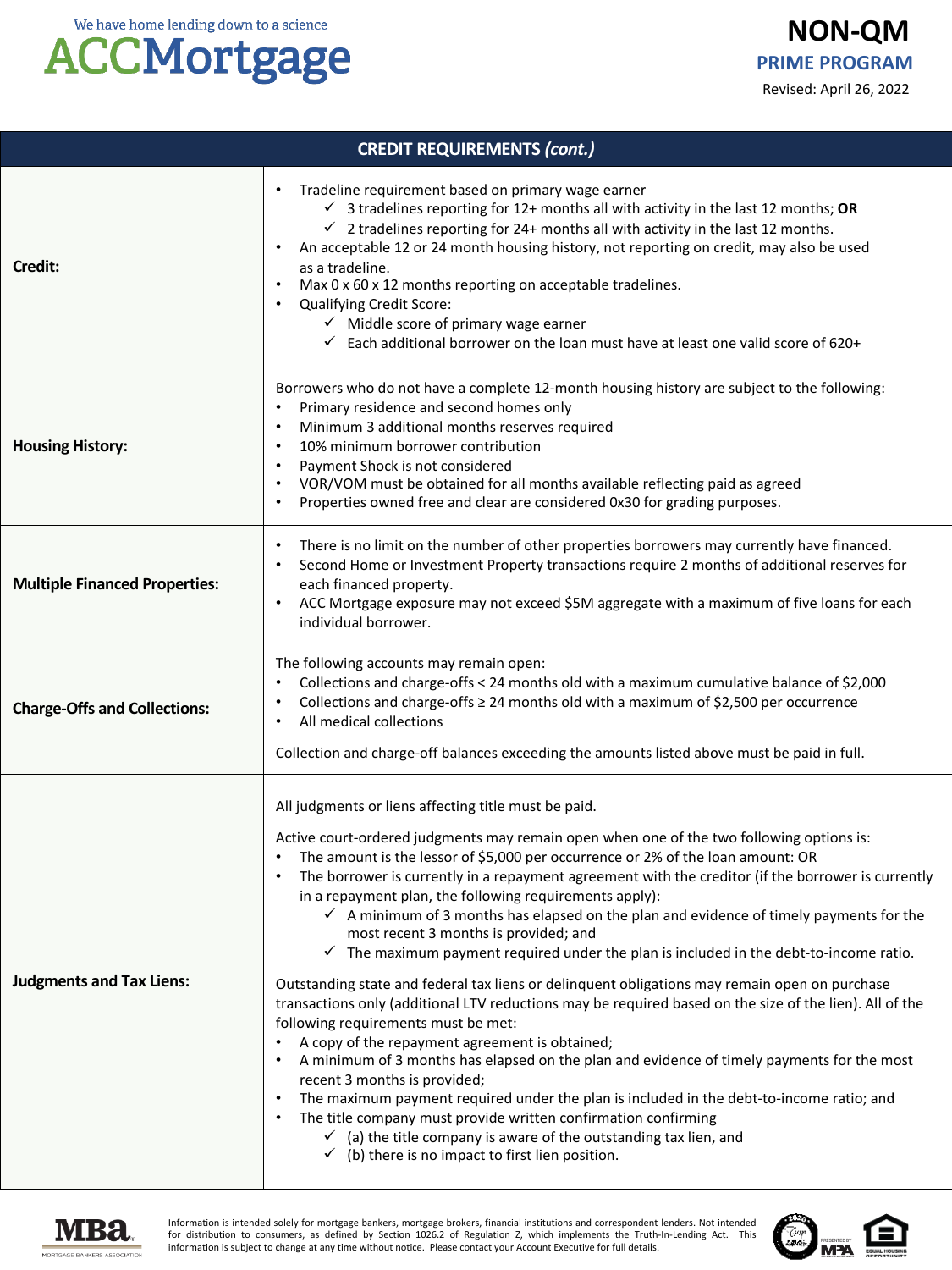#### **ACCMortgage**

**NON-QM** Revised: April 26, 2022 **PRIME PROGRAM**

| <b>CREDIT REQUIREMENTS (cont.)</b> |                                                                                                                                                                                                                                                                                                                                                                                                                                                                                                                                                                                                                                                                                                                                                                                                                                                                                                                                                                                                                                                                                                                                                                                                                                                                                                                                                                                                                                                                |  |  |
|------------------------------------|----------------------------------------------------------------------------------------------------------------------------------------------------------------------------------------------------------------------------------------------------------------------------------------------------------------------------------------------------------------------------------------------------------------------------------------------------------------------------------------------------------------------------------------------------------------------------------------------------------------------------------------------------------------------------------------------------------------------------------------------------------------------------------------------------------------------------------------------------------------------------------------------------------------------------------------------------------------------------------------------------------------------------------------------------------------------------------------------------------------------------------------------------------------------------------------------------------------------------------------------------------------------------------------------------------------------------------------------------------------------------------------------------------------------------------------------------------------|--|--|
| <b>Housing Events:</b>             | A Housing Event is any one of the following events listed below:<br>Foreclosure<br>$\bullet$<br>Deed-in-Lieu<br>٠<br><b>Short Sale</b><br>٠<br>Modification resulting in (non COVID-19 related):<br>$\checkmark$ Forgiveness of a portion of principal and/or interest on either the first or second mortgage<br>$\checkmark$ Application of a principal curtailment by or on behalf of the investor to simulate principal<br>forgiveness<br>✓ Conversion of any portion of the original mortgage debt to a "soft" subordinate mortgage<br>$\checkmark$ Conversion of any portion of the original mortgage debt from secured to unsecured<br>1x120 mortgage history<br>٠<br>Seasoning of a foreclosure, deed-in-lieu, or short sale is measured from the date of completed sale or<br>final property transfer. The Housing Event must be completed prior to loan closing with no<br>outstanding deficiency balance remaining.<br>For a 120-day mortgage late, seasoning is from the date the mortgage was brought current.<br>Seasoning for a modification is from the date the modification was executed.<br>If the property was surrendered in a Chapter 7 bankruptcy, the bankruptcy discharge date is used for<br>seasoning. Bankruptcy papers may be required to show the property was surrendered. The foreclosure<br>action is not required to be fully complete.                                                                                       |  |  |
| Forbearance/COVID-19 Related:      | If outstanding payments will be or have been resolved through a loss mitigation solution, the borrower<br>is eligible for a new mortgage loan if they have made at least three timely payments as of the note<br>date of the new transaction as follows:<br>For a repayment plan, the borrower must have made either three payments under the<br>$\bullet$<br>repayment plan or completed the repayment plan, whichever occurs first. Note that there<br>is no requirement that the repayment plan be completed.<br>For a payment deferral, the borrower must have made three consecutive payments<br>following the effective date of the payment deferral agreement.<br>For a modification, the borrower must have completed the three-month trial payment<br>$\bullet$<br>period.<br>For any other loss mitigation solution not listed above, the borrower must have successfully<br>$\bullet$<br>completed the program, or made three consecutive full payments in accordance with the<br>program.<br>Verification that the borrower has made the required three timely payments may include:<br>a loan payment history from the servicer or third-party verification service,<br>the latest mortgage account statement from the borrower, and<br>a verification of mortgage.<br>If these requirements are met on an existing mortgage loan being refinanced, the new loan amount<br>can include the full amount required to satisfy the existing mortgage. |  |  |
|                                    | <b>BORROWERS</b>                                                                                                                                                                                                                                                                                                                                                                                                                                                                                                                                                                                                                                                                                                                                                                                                                                                                                                                                                                                                                                                                                                                                                                                                                                                                                                                                                                                                                                               |  |  |
| <b>Eligible Borrowers:</b>         | <b>US Citizens</b><br>٠<br><b>Permanent Resident Aliens</b><br>٠<br>Non-Permanent Resident Aliens (with US credit) - See Eligible Visa Status<br>٠                                                                                                                                                                                                                                                                                                                                                                                                                                                                                                                                                                                                                                                                                                                                                                                                                                                                                                                                                                                                                                                                                                                                                                                                                                                                                                             |  |  |



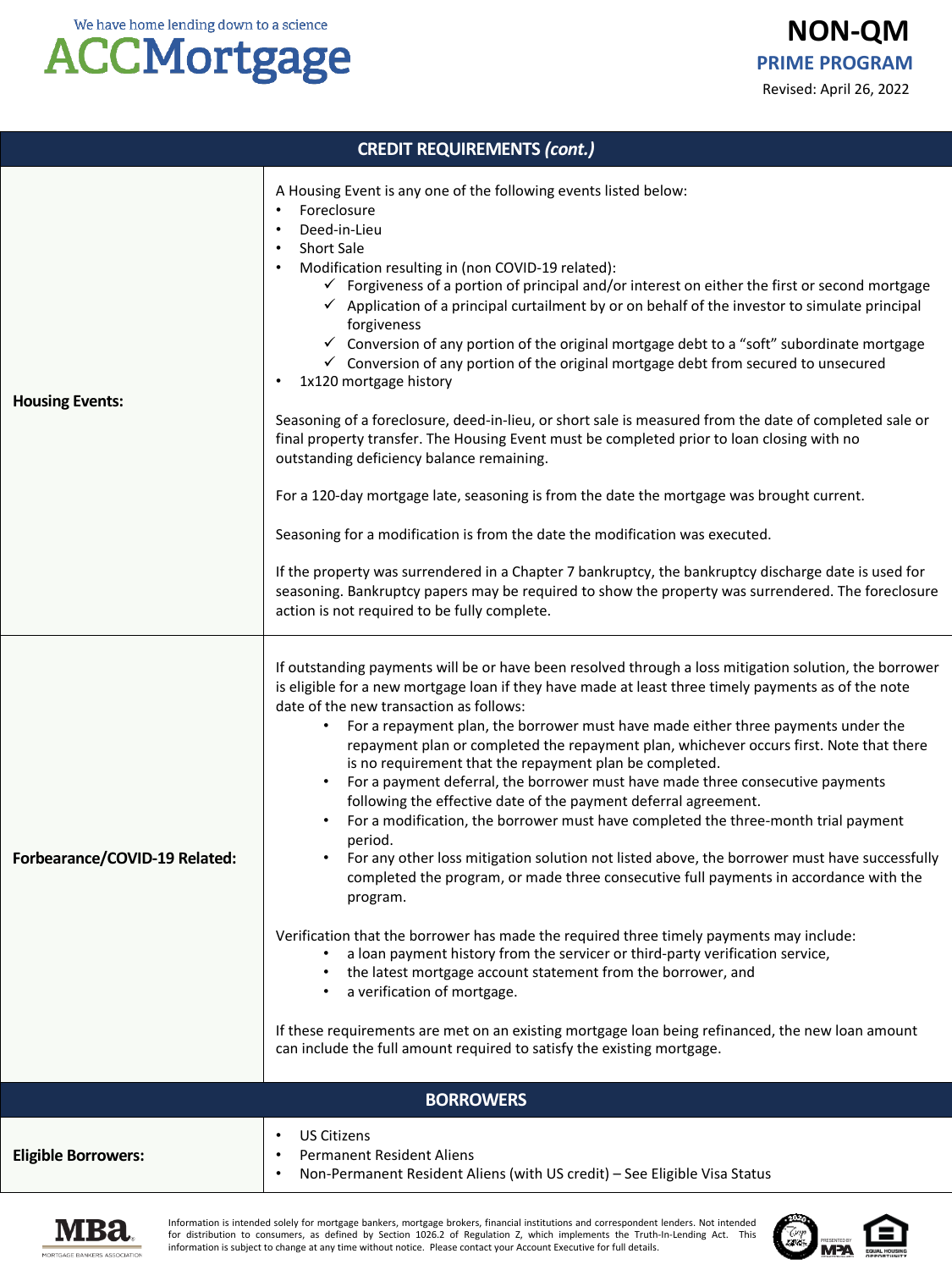#### **ACCMortgage**

| <b>NON-QM</b>           |  |  |  |
|-------------------------|--|--|--|
| <b>PRIME PROGRAM</b>    |  |  |  |
| Revised: April 26, 2022 |  |  |  |

| <b>BORROWERS (cont.)</b>                                         |                                                                                                                                                                                                                                                                                                                                                                                                                                                                                                                                                                                                                                                                                                                                                                                                                                                                                                                                                                                                                                                                |  |  |  |  |
|------------------------------------------------------------------|----------------------------------------------------------------------------------------------------------------------------------------------------------------------------------------------------------------------------------------------------------------------------------------------------------------------------------------------------------------------------------------------------------------------------------------------------------------------------------------------------------------------------------------------------------------------------------------------------------------------------------------------------------------------------------------------------------------------------------------------------------------------------------------------------------------------------------------------------------------------------------------------------------------------------------------------------------------------------------------------------------------------------------------------------------------|--|--|--|--|
| <b>Eligible Visa Status:</b>                                     | The following visa classifications are allowed as Non-Permanent Resident Aliens:<br>$\checkmark$ NATO 1 through 6<br>$\checkmark$ E-1, E-2, E-3<br>$\checkmark$ G-1 through G-5<br>$\checkmark$ 0-1<br>$\checkmark$ H-1B & C, H-2 through H-4<br>$\checkmark$ R-1<br>$\checkmark$ L-1B, L-2<br>$\checkmark$ TN-1 & 2 (NAFTA)<br>If a non-U.S. citizen is borrowing with a U.S. citizen, it does not eliminate visa or other residency<br>requirements.<br>Individuals in possession of spouse or family member visas are to qualify as co-borrowers only.<br>Borrowers who are residents of countries which participate in the State Department's Visa Waiver<br>$\bullet$<br>Program (VWP) will not be required to provide a valid visa. Participating countries can be verified<br>through the U.S. Department of State website at https://travel.state.gov/content/travel/en/us-<br>visas/tourism-visit/visa-waiver-program.html.<br>Borrowers with Diplomatic Immunity and Citizens of Venezuela are ineligible for ACC Mortgage<br>$\bullet$<br>programs. |  |  |  |  |
| <b>Non-Occupant Co-Borrowers:</b>                                | Primary occupancy only<br>$\bullet$<br>Purchase and Rate/Term only (non-occupant must be on the current mortgage for a rate/term<br>$\bullet$<br>refinance)<br>Non-occupant co-borrower must be an immediate relative<br><b>Max 80% LTV</b><br>$\bullet$<br>Max 60% DTI (occupying borrower only)<br>$\bullet$<br>Max 43% DTI (total for all borrowers combined)<br>$\bullet$<br>Max loan amount \$1,000,000                                                                                                                                                                                                                                                                                                                                                                                                                                                                                                                                                                                                                                                   |  |  |  |  |
| <b>First Time Homebuyers:</b>                                    | The following requirements apply to First-Time Home Buyer transactions:<br>✓<br>Primary residence and second homes only<br>A First-Time Home Buyer is defined as a borrower who had no ownership interest in a residential<br>property in the United States during the preceding 3-year period.<br>If a borrower has not owned a property in the last 3 years but can document ownership in the<br>preceding 5-year period, the above criteria are waived.                                                                                                                                                                                                                                                                                                                                                                                                                                                                                                                                                                                                     |  |  |  |  |
| <b>First Time Investor:</b>                                      | First Time Investors allowed (max 75% LTV).<br>$\checkmark$ A First-Time Investor is a borrower who has not owned at least one investment property for<br>at least 12 months anytime during the most recent 12-month period.                                                                                                                                                                                                                                                                                                                                                                                                                                                                                                                                                                                                                                                                                                                                                                                                                                   |  |  |  |  |
| <b>INCOME</b>                                                    |                                                                                                                                                                                                                                                                                                                                                                                                                                                                                                                                                                                                                                                                                                                                                                                                                                                                                                                                                                                                                                                                |  |  |  |  |
| Income:                                                          | Full Doc (12 or 24 Months)<br>A 1099 may be obtained to replace 1<br>calendar year of personal or business bank<br>$\checkmark$ W-2<br>statements:<br>$\checkmark$ Tax Returns<br>Bank Statements (12 or 24 Months)<br>1099 must be validated with a wage and<br>income transcript from the IRS<br>$\checkmark$ Must be Self-employed for 2 years<br>Evidence of year-to-date earnings must<br>Personal or Business Bank Statements<br>$\bullet$<br>✓<br>be verified via bank statements covering<br>1099 (12 or 24 Months)<br>$\bullet$<br>the YTD period<br>$\checkmark$ Must be Self-employed for 2 years<br>All other Bank Statement<br>Documentation requirements apply                                                                                                                                                                                                                                                                                                                                                                                   |  |  |  |  |
| <b>Bank Statement - Calculating</b><br><b>Qualifying Income:</b> | Personal and Business Bank Statements: Total useable deposits ÷ 12 or 24 months<br>$\checkmark$ To calculate qualifying income, select one of the three options from the following matrix:<br><b>Click Here</b><br>Business Bank Statements: Must have documented ≥ 25% ownership in business.<br>Personal Bank Statements: No minimum percentage ownership in business required.<br>$\bullet$<br>$\checkmark$ All individuals on the bank account being utilized must be a borrower on the loan.                                                                                                                                                                                                                                                                                                                                                                                                                                                                                                                                                              |  |  |  |  |



Information is intended solely for mortgage bankers, mortgage brokers, financial institutions and correspondent lenders. Not intended<br>for distribution to consumers, as defined by Section 1026.2 of Regulation Z, which imple

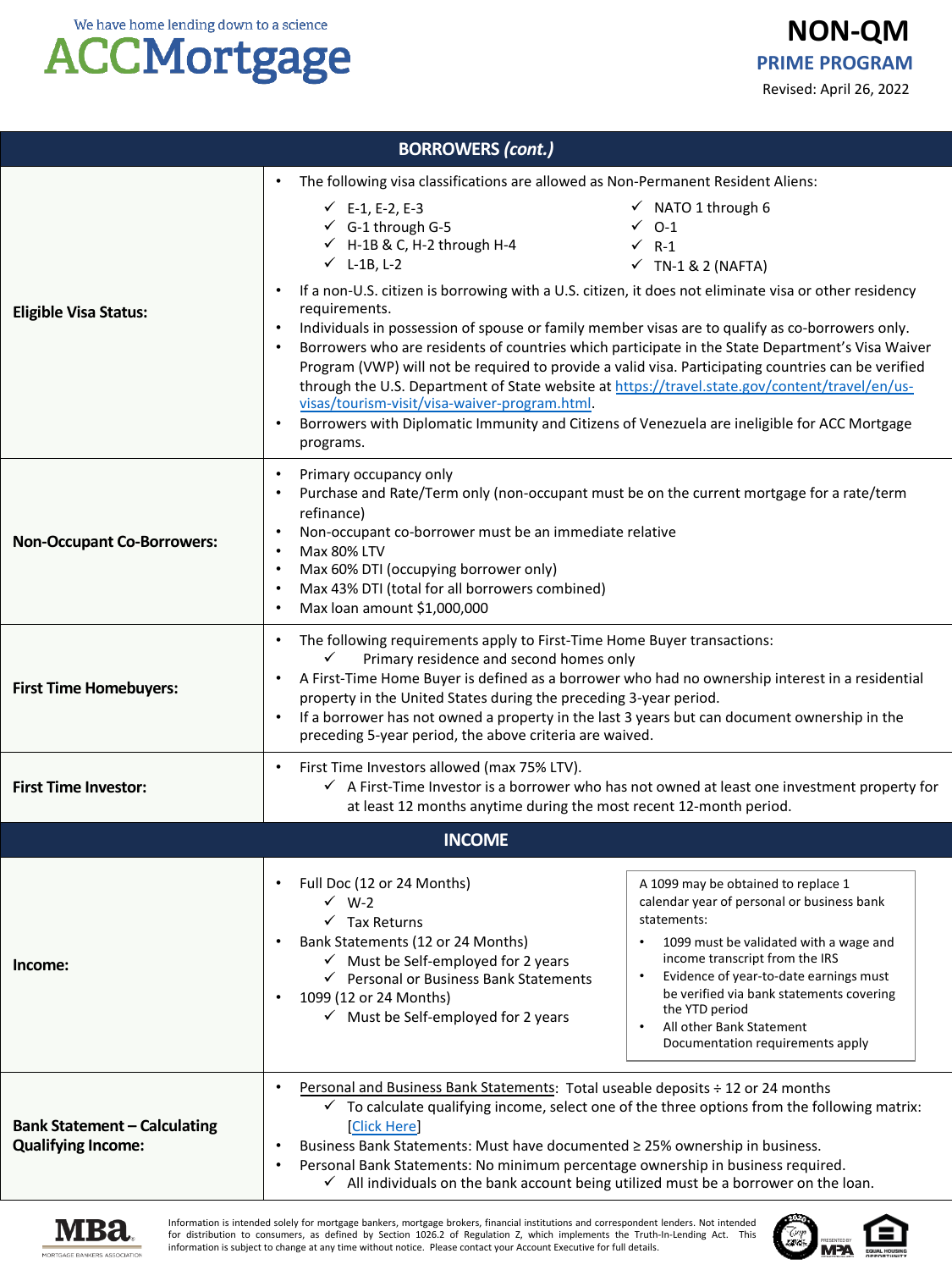## **ACCMortgage**

| <b>INCOME</b> (cont.)                            |                                                                                                                                                                                                                                                                                                                                                                                                                                                                                                                                                                                                                                                                                                                                                                                                                                                                                                                                                                                                                                                                                                                                                            |  |  |
|--------------------------------------------------|------------------------------------------------------------------------------------------------------------------------------------------------------------------------------------------------------------------------------------------------------------------------------------------------------------------------------------------------------------------------------------------------------------------------------------------------------------------------------------------------------------------------------------------------------------------------------------------------------------------------------------------------------------------------------------------------------------------------------------------------------------------------------------------------------------------------------------------------------------------------------------------------------------------------------------------------------------------------------------------------------------------------------------------------------------------------------------------------------------------------------------------------------------|--|--|
| <b>Asset Depletion</b><br>(Purchase & R/T Only): | May be used to determine qualifying income both alone and in conjunction with other<br>$\bullet$<br>documentation types.<br>All individuals on the asset account being utilized must be a borrower on the loan.<br>Qualified Assets can be comprised of and utilized (%) to calculate income:<br>$\checkmark$ Checking, savings, and money market accounts (100%)<br>$\checkmark$ Personally held stocks (80%)<br>$\checkmark$ Bonds (80%)<br>$\checkmark$ Mutual funds (80%)<br>$\checkmark$ Vested amount of retirement/tax deferred accounts (70%)<br>Six-month seasoning of all assets is required.<br>All asset documentation may not be more than 30 days old at the time of closing.<br>$\bullet$<br>Qualified Assets being used for down payment, closing costs or reserves must be excluded from the<br>balance before analyzing a portfolio for income determination.<br>Business accounts are prohibited.<br>Calculating qualifying income<br>$\checkmark$ Borrowers must have a minimum of the lessor of:<br>❖ 1.5x the loan balance or<br>❖ \$1 Million in qualified assets<br>$\checkmark$ Monthly Income = Net Qualified Assets / 84 Months |  |  |
| <b>Cannabis Derived Income:</b>                  | Eligible for borrowers located in states where cannabis has been legalized and the business is<br>licensed accordingly                                                                                                                                                                                                                                                                                                                                                                                                                                                                                                                                                                                                                                                                                                                                                                                                                                                                                                                                                                                                                                     |  |  |
| <b>Debt Ratios:</b>                              | Max 50% (total DTI)<br>٠                                                                                                                                                                                                                                                                                                                                                                                                                                                                                                                                                                                                                                                                                                                                                                                                                                                                                                                                                                                                                                                                                                                                   |  |  |
|                                                  | <b>ASSETS</b>                                                                                                                                                                                                                                                                                                                                                                                                                                                                                                                                                                                                                                                                                                                                                                                                                                                                                                                                                                                                                                                                                                                                              |  |  |
| <b>Assets:</b>                                   | Seasoned for 60 days.<br>Source unexplained deposits that exceed 50% of the borrowers gross monthly qualifying income.                                                                                                                                                                                                                                                                                                                                                                                                                                                                                                                                                                                                                                                                                                                                                                                                                                                                                                                                                                                                                                     |  |  |
| <b>Reserves:</b>                                 | Cash out proceeds can be used for reserve requirements.<br>$\bullet$                                                                                                                                                                                                                                                                                                                                                                                                                                                                                                                                                                                                                                                                                                                                                                                                                                                                                                                                                                                                                                                                                       |  |  |
| <b>Seller Concessions:</b>                       | Up to 6% towards closing costs for Primary and Second Homes.<br>٠<br>Up to 2% towards closing costs for Investment Property.                                                                                                                                                                                                                                                                                                                                                                                                                                                                                                                                                                                                                                                                                                                                                                                                                                                                                                                                                                                                                               |  |  |
|                                                  |                                                                                                                                                                                                                                                                                                                                                                                                                                                                                                                                                                                                                                                                                                                                                                                                                                                                                                                                                                                                                                                                                                                                                            |  |  |
| <b>Gift Funds:</b>                               | Gift funds are allowed after the borrower has documented the minimum required borrower<br>contribution.<br>$\checkmark$ Minimum of 5% (of the sales price) of borrower's own funds on purchase transactions.<br>$\checkmark$ Minimum borrower contribution of 10% must be documented on the following transactions:<br>❖ Primary residence with unverifiable housing history<br>❖ Second home<br>$\checkmark$ Investment property transactions require all funds come from the borrower.<br>Gift funds must be from a relative and can be used for down payment, closing costs and reserves.<br>٠                                                                                                                                                                                                                                                                                                                                                                                                                                                                                                                                                          |  |  |



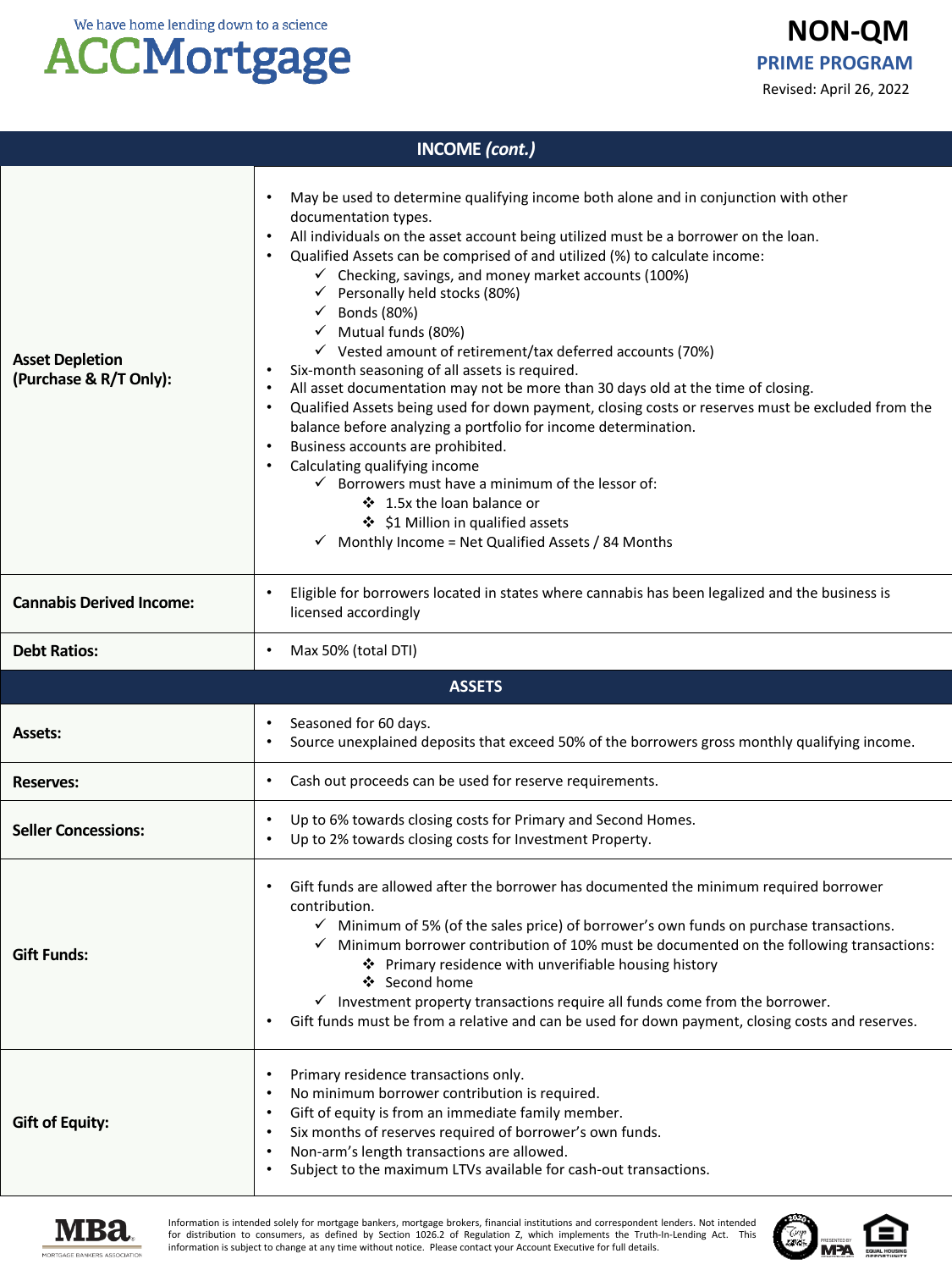#### **ACCMortgage**

| <b>SUBJECT PROPERTY</b>            |                                                                                                                                                                                                                                                                                                                                                                                                                                                                                                                                               |  |  |
|------------------------------------|-----------------------------------------------------------------------------------------------------------------------------------------------------------------------------------------------------------------------------------------------------------------------------------------------------------------------------------------------------------------------------------------------------------------------------------------------------------------------------------------------------------------------------------------------|--|--|
| Acreage:                           | <b>Primary and Second Homes</b><br>$\checkmark$ Max 15 Acres<br>$\checkmark$ Exceptions considered on a case-by-case basis<br><b>Investment Properties</b><br>$\checkmark$ Max 2 Acres<br>$\checkmark$ Exceptions considered on a case-by-case basis                                                                                                                                                                                                                                                                                          |  |  |
| <b>Property Types:</b>             | Single Family Detached (SFD)<br>$\checkmark$ Site Condos are considered an SFD<br><b>PUD</b><br>Townhomes<br>Condominiums<br>√ Non-Warrantable Condos (max 80% LTV)<br>$\checkmark$ See Guidelines for additional details<br>$2 - 4$ Unit (max 80% LTV)<br>Log Homes (max 80% LTV)<br>Modular (max 80% LTV)<br>Rural (max 80% LTV)                                                                                                                                                                                                            |  |  |
| <b>Ineligible Property Types:</b>  | Manufactured (Mobile)<br>Mixed Use<br>Assisted Living/Continuing Care Facilities<br><b>Boarding Houses</b><br>Condotels<br>Co-Ops                                                                                                                                                                                                                                                                                                                                                                                                             |  |  |
| <b>Appraisal Review:</b>           | The following transactions require a FNMA Collateral Underwriter review with a score of 2.5 or less<br>or a Collateral Desktop Analysis (CDA):<br>$\checkmark$ LTV > 80%<br>$\checkmark$ Non-arm's length transactions<br>$\checkmark$ Loan amounts from \$1,000,000 - \$2,000,000<br>√ Appraisal transfers with no AMC utilized<br>The following transactions require a 2nd full appraisal:<br>Approved loan amount exceptions (when exceeding max loan amount available per matrix)<br>$\checkmark$ Loan amounts > \$2,000,000              |  |  |
| <b>Appraisal Transfers:</b>        | Appraisal transfers are eligible, as indicated on ACC's Appraisal Transfer Policy                                                                                                                                                                                                                                                                                                                                                                                                                                                             |  |  |
| <b>Properties Listed For Sale:</b> | To be eligible for either a rate/term or a cash-out refinance, the subject property must be taken off<br>the market on or before application date.<br>For cash-out transactions, if subject property was listed for sale in 6 months prior to application<br>date, a 10% LTV reduction from the maximum available for the specific transaction is required.<br>The lesser of the most recent list price or the current appraised value should be used to determine<br>$\bullet$<br>loan-to-value for both rate/term and cash-out transactions |  |  |
| Seasoning:                         | Rate/Term Refinance - No seasoning requirement.<br>Cash Out Refinance - 6 Months required from Purchase date to Note date (to ACC).<br>No waiting period for properties obtained through inheritance, divorce or separation.                                                                                                                                                                                                                                                                                                                  |  |  |



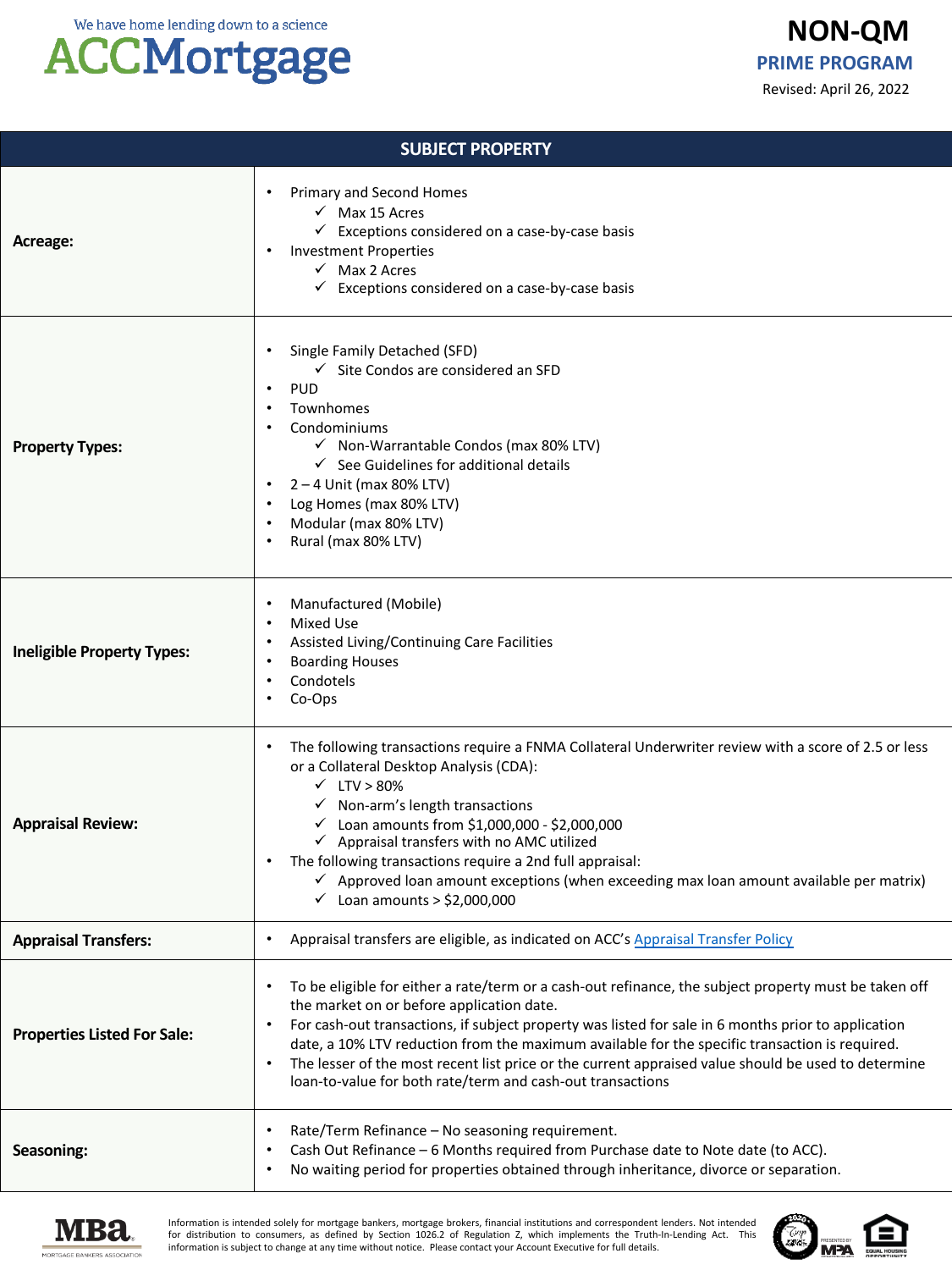### **ACCMortgage**

| <b>SUBJECT PROPERTY (cont.)</b>         |                                                                                                                                                                                                                                                                                                                                                                                                                                                                                                                                                                                                                                                                           |  |  |
|-----------------------------------------|---------------------------------------------------------------------------------------------------------------------------------------------------------------------------------------------------------------------------------------------------------------------------------------------------------------------------------------------------------------------------------------------------------------------------------------------------------------------------------------------------------------------------------------------------------------------------------------------------------------------------------------------------------------------------|--|--|
| <b>Determining Loan to Value:</b>       | Rate/Term Refinance<br>$\bullet$<br>$\checkmark$ Current appraised value may be used to determine loan to value.<br>Cash Out Refinance<br>٠<br>$\checkmark$ If the subject property was acquired > 12 months from application date, the appraised value<br>must be used to determine loan-to-value.<br>If the property was acquired $\leq$ 12 months from application date, the lesser of the current<br>$\checkmark$<br>appraisal value or previous purchase price plus documented improvements (if any) must be<br>used. The purchase settlement statement and any invoices for materials/labor will be<br>required.                                                    |  |  |
| Lease with Option to Purchase:          | Transaction treated as a Purchase.<br>Principal dwelling only.<br>٠<br>Must have a valid, executed lease with purchase option.<br>The lessor of the appraised value or the purchase price established within the agreement will be<br>utilized for qualification.<br>Copies of cancelled checks for 12 months as proof of rental payments.<br>$\bullet$                                                                                                                                                                                                                                                                                                                   |  |  |
| Land Contracts / Contracts for<br>Deed: | Acceptable for Primary Residence only.<br>$\bullet$<br>12 Months of cancelled checks required for housing payment history.<br>٠<br>Payoff of land contracts is acceptable:<br>٠<br>$\checkmark$ Contracts signed $\leq$ 12 months from ACC application date = Purchase<br>The lessor of the appraised value or the purchase price established within the<br>agreement will be utilized for qualification.<br>$\checkmark$ Contracts signed > 12 months from ACC application date = Rate/Term Refinance<br>❖ The current appraised value will be utilized for qualification.                                                                                               |  |  |
|                                         | <b>MISCELLANEOUS</b>                                                                                                                                                                                                                                                                                                                                                                                                                                                                                                                                                                                                                                                      |  |  |
| Cash Out:                               | Max Cash Out:<br>٠<br>$\checkmark$ > 70% LTV<br>Owner Occupied: \$500,000<br>Investment Property: \$500,000<br>$\bullet$<br>$\checkmark$ = 70% LTV<br Owner Occupied: \$1,000,000<br>$\bullet$<br>Investment Property: \$1,000,000<br>Cash Out proceeds can be used for reserve requirements.<br>Minimum of 6 months elapsed time since the most recent mortgage transaction on the subject<br>٠<br>property (Note Date to Note Date is utilized to calculate the 6 month period).<br>Must use lesser of Purchase Price plus documented improvements or Appraised Value<br>if $\leq$ 12 months from note date.<br>Texas Cash Out not allowed on 2-4 unit properties.<br>٠ |  |  |
| Occupancy:                              | <b>Primary Residence</b><br>٠<br>Second Homes<br><b>Investment Property</b>                                                                                                                                                                                                                                                                                                                                                                                                                                                                                                                                                                                               |  |  |
| <b>Secondary Financing:</b>             | Institutional Secondary Financing is acceptable.<br>٠<br>New and existing Secondary Financing is allowed.<br>$\checkmark$ Texas (Note: Must be existing secondary financing only)<br>Max CLTV = allowable program LTV.<br>Not allowed on Investment Property.<br>٠                                                                                                                                                                                                                                                                                                                                                                                                        |  |  |